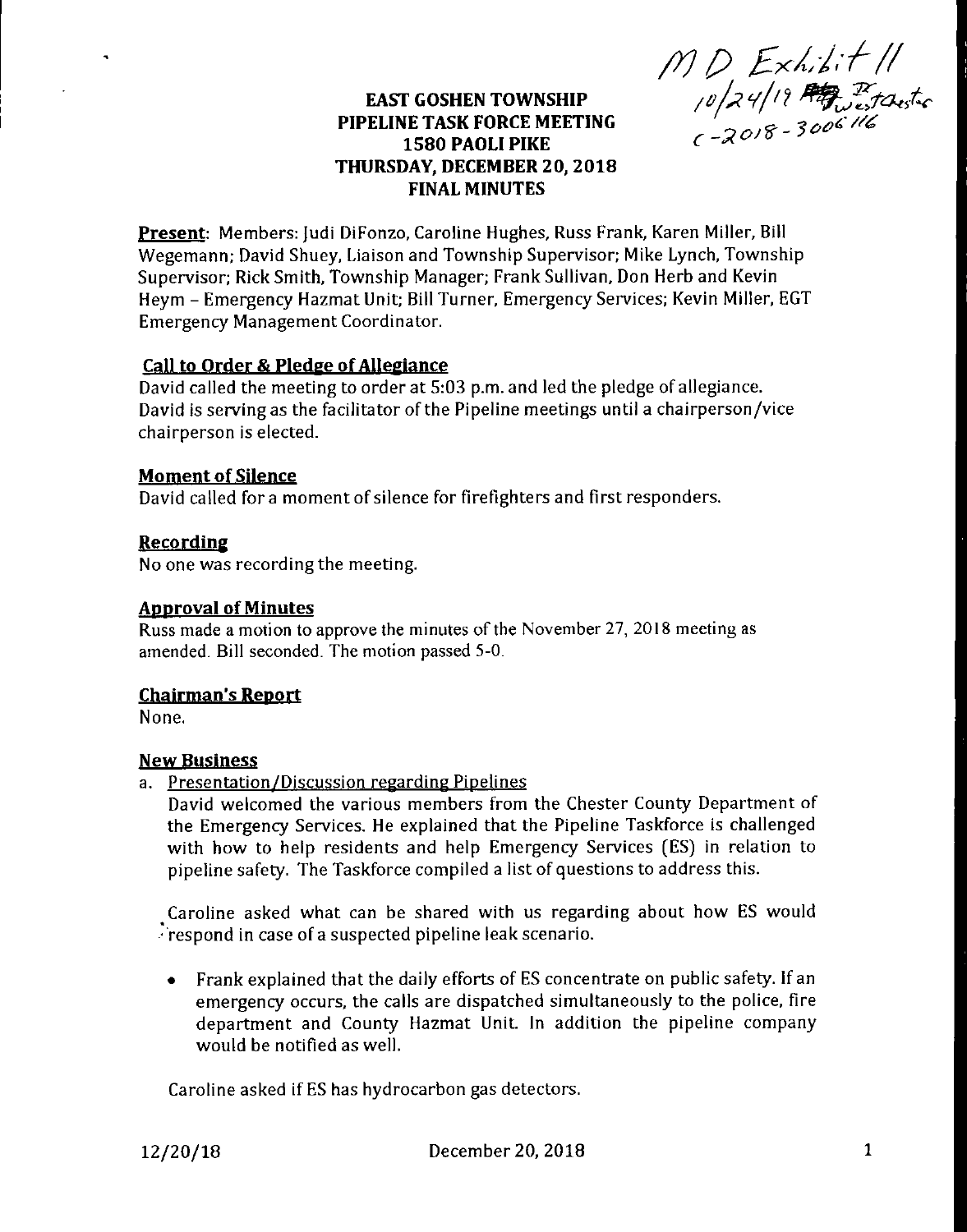• Don explained the Hazmat Unit and the fire departments have a 4 gas monitors. This equipment can detect; 1) flammability 2) oxygen 3) carbon monoxide 4) hydrogen sulfide.

David questioned how often law enforcement personnel attend training? For example; Do WEGO officers know not to drive into the fumes?

• Frank stated that back in May, approximately six law enforcement officers attended the training and this is typical of all training sessions. He further explained that when 911 receive an emergency call, there is communication from the call center; the police, who are typically the first to arrive at the scene, conduct a primary assessment and report back to the call center.

David questioned how ES communicates with the pipeline company during an Emergency?

- Frank explained that when a call comes into 911, they notify the appropriate pipeline communication center. The pipeline company will initially send a field tech out who is familiar with the pipeline in this area and then send in more senior personnel as needed.
- Don continued that the communication is face-to-face at the command level.
- Bill T. explained that the first priority in responding to an emergency is life safety, not stopping the leak.

David stated that the Taskforce needs to be able to advise the community on how to recognize a leak. In a past incident, a resident struggled to receive answers in a timely matter because she did not contact 911. There is also concern with Wellington due to the close proximity of the Sunoco pipeline. Can the County provide assistance?

• Frank stated that a past tabletop exercise addressed and focused on a potential leak north of Wellington. The County has a Design Team that will work with the operator of a specific facility to develop an emergency operations plan. Once the plan is developed, they will choose a scenario and conduct a table top exercise to see if the plan is appropriate. These exercises are then reviewed; strengths and weaknesses are noted and the plan is modified as needed.

David questioned what residents and management at Wellington know about evacuation vs shelter in place.

• Frank stated that Wellington is working with ES on their plan.

Mike questioned if East Goshen could have a tabletop exercise focusing on Wellington?

- Don stated that the request should be sent to Bill T.
- Bill T. stated that there are planning steps that would need to complete first; but it would only take a couple of months to conduct the tabletop exercise.

×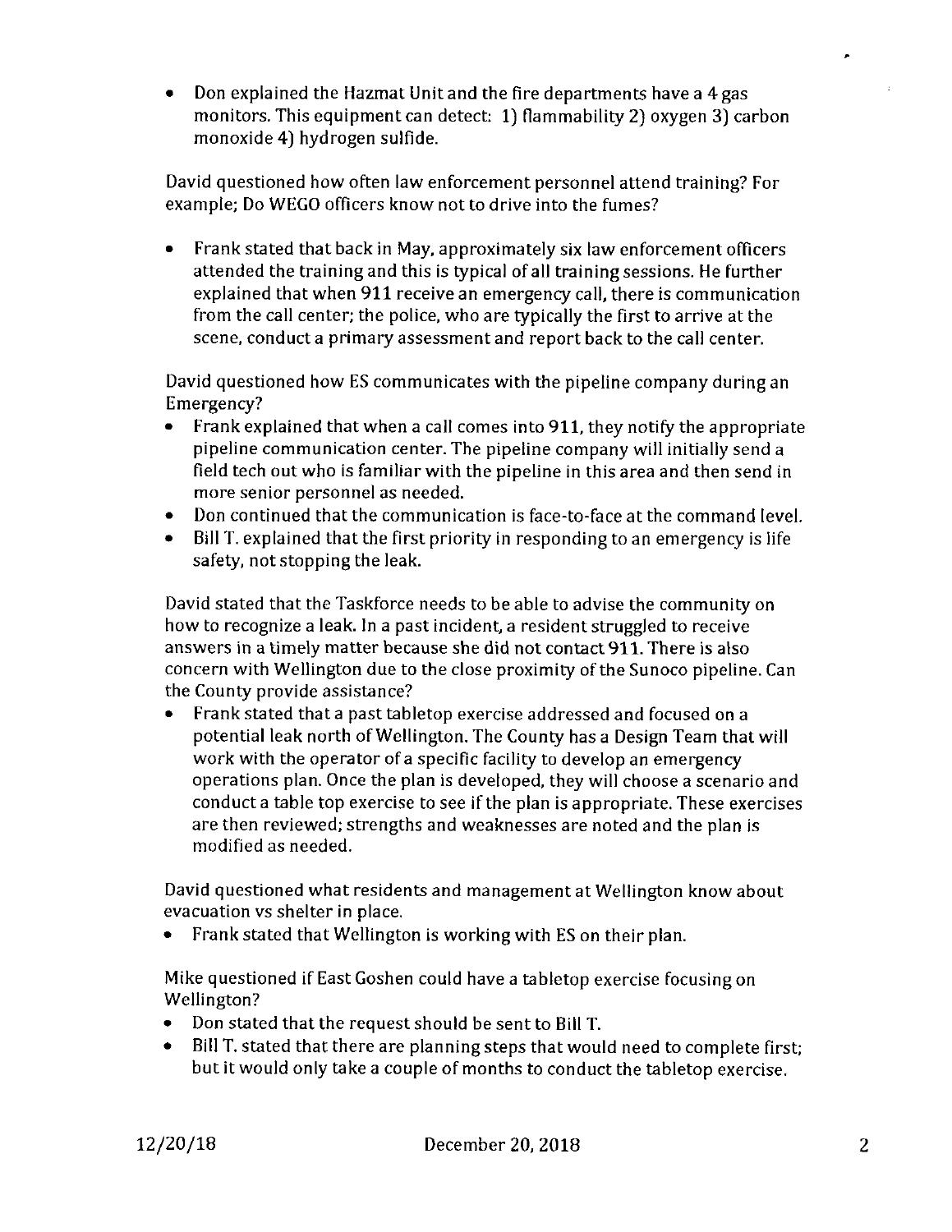David question if County can help the Taskforce improve communications? E.g. the need to inform parents to stay away if there is an incident at a school.

• Frank explained that the schools have Emergency Operations Plan that address this issue and that they already are working with ES.

Bill W. asked how we educate the general public. E.g. do not use cell phone due to the ignition hazard. Is the "ignition issue" included in the tabletop exercise?

• Frank explained that the recent tabletop included site evacuations and hospital influx. Don explained that the tabletop exercise sponsor controls what is covered in the exercise.

Bill W. stated Sunoco has completed their risk assessment. This is not given to the public; but wanted to know if ES has it?

• Bill T. stated that the risk assessment is part of Sunoco's Integrity Management Plan. ES has had an opportunity to review the risk assessment which includes the modeling and distancing information for various types of incidents.

Mike L. asked if ES obtain any insights or made any change to their protocol based on this review.

- Bill T. stated that their review did not cause any changes to their emergency plans. He continued that whenever a pipeline company provides information, ES will in turn incorporate it into their plans as needed.
- Don added that pipelines are not new to the County. The ES staff has been trained on what to do in the event of a pipeline emergency.

Caroline asked about how the evacuation process is conducted. Especially if the leak is an NGL; ES personnel should not enter the area if there is a vapor cloud.

- Don stated that the ES response is no different for this type of situation. He reiterated that life safety is always the top priority.
- Frank added that the air quality is monitored on the perimeter of the site and that situational awareness starts at dispatch.

Caroline expressed concern that one cannot tell where the vapor clouds are and ES personnel could potentially drive into the area and ignite the cloud. Cell phones may also cause ignition.

- Frank explained that they have designated call zones: hot, warm & cold which is all documented in their ES guide book to which they refer.
- Bill T. added that County gives the local fire department the call and relevant information. How they address the situation and move forward is determined by the incident commander on the scene.
- Kevin H. noted and explained that the meters and radios ES carries are "intrinsically safe". This means that they will not cause an ignition.
- Bill T. noted that there is no documentation and/or scientific evidence that support cell phones igniting a vapor cloud.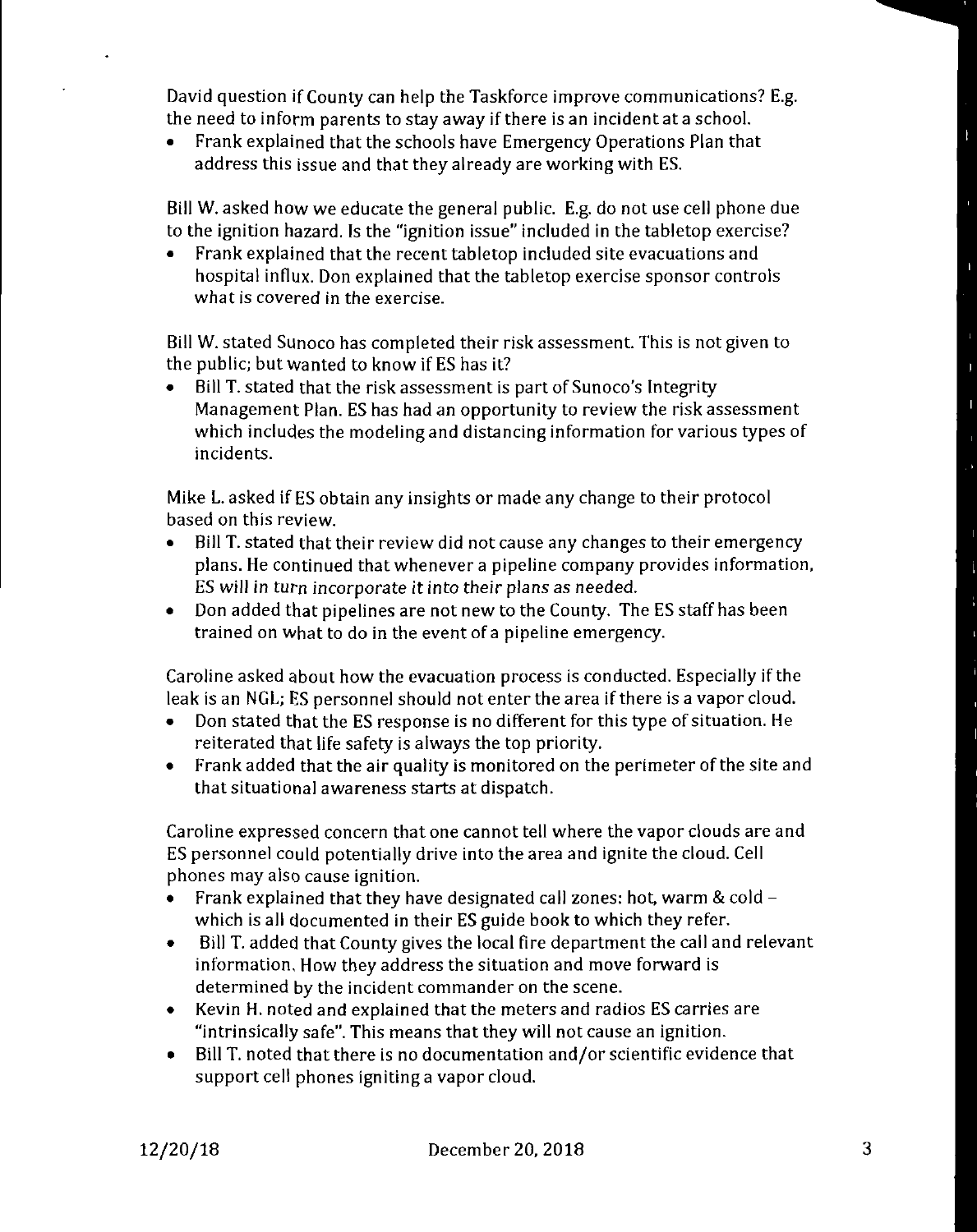Bill W. asked that since methyl mercaptan will not be added to the NGL products in the Sunoco pipelines, what advice can you give residents to identify a leak?

• Don explained that if trees, bushes and other vegetation are dead in an area, this could indicate a leak. He continued that there are so many variables and it is difficult to instruct the public to follow "steps 1, 2, 3, 4" etc. Each situation is different.

David asked Kevin Miller if the EGT Emergency Plan includes the ES county plan or is it different.

• Kevin M. explained that they do indeed use the county plan and also have specific items for local situations. He also stated that each facility is required to have its own all hazard plan which has been adapted to their specific facility. He continued that Wellington needs an evacuation plan for its facility. It does not matter why they need to evacuate, they just need a plan on how to move out the residents in the event of an emergency.

Caroline stated that if an NGL leak occurs and does not ignite, the vapor cloud will continue to grow quickly. How is an evacuation handled?

- Frank stated that health care facilities and schools must have plans in place already. The initial decision on whether to shelter in place or move out is up to leadership of the facility. This decision is then coordinated with the incident commander.
- Frank stated that it is up to school leadership to have evacuation plan.
- Kevin M., who is also the Exton Fire Chief, explained that in West Whiteland a representative from the fire company has met with the school leadership to review this issue and establish a relationship.

judi stated thatschools may be prepared but asked ifthe schools are preparing the parents? She suggested that parents need a checklist on what to do.

- Frank said that Dr. Scanlon and the WCASD have tried to educate parents by holding meetings on pipeline emergencies.
- Mike suggested that Judi contact Dr. Scanlon suggesting this checklist.

Mike asked the ES staffwhat gas monitoring devices are available to homeowners and also if larger industrial units are available.

• Don stated that for homes there is a methane only detector. Some industries have installed meters at their fence line, but the monitoring is limited to their property. The Downingtown School District is considering purchasing an infrared camera to be placed at a pipeline valve site adjacent to one of their school.

Bill W. asked where the Sunoco Pipeline Control Center is located.

• Frank stated the control center is in Houston, Texas and it monitors the pipelines 24x7x365. If an incident is identified, the Control Center calls 911 who then dispatch the Chester County Hazmat Team, fire department and police. Personnel from Sunoco will also be dispatched to the scene.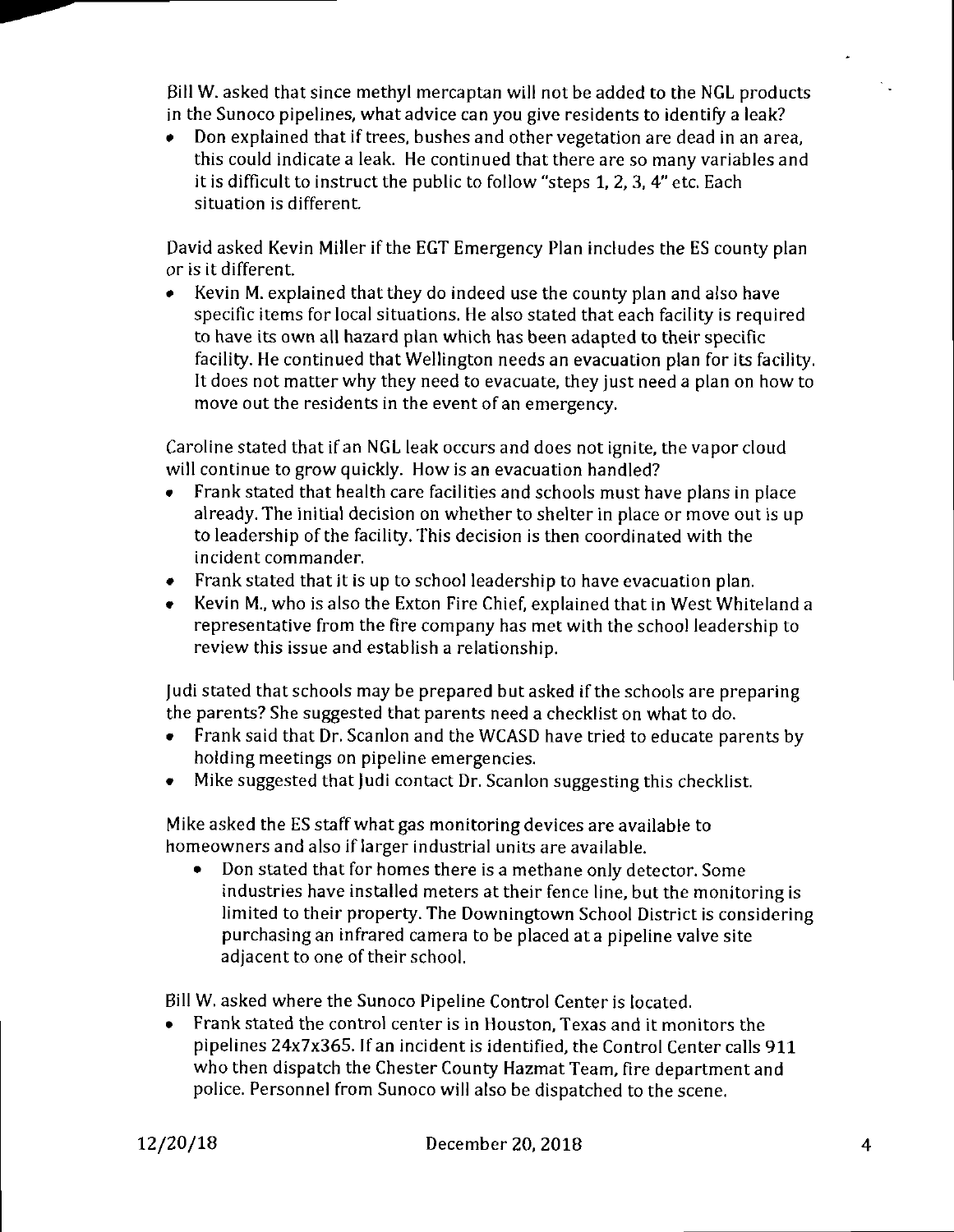David asked if Sunoco has distinct and enhanced procedures fora High Consequence Areas, such as East Goshen Township, versus low consequence areas (rural PA).

• Bill T. stated he was not able to answer that question. He continued that the Protected Critical infrastructure information Program (PCJI) from Homeland Security states that Sunoco could share their procedures but the challenge is to get Sunoco to agree to share that information.

Caroline asked in case of a vapor cloud; who calculates and determines the entry point into the area. Delayed detection vs early detection will determine how big vapor cloud becomes.

• Don explained that due to the many variables, the units dispatched at the time of the incident will make that call. It is a "game day decision."

Bill W. asked if ES has received the Emergency Response Plan from Sunoco.

• Bill T. stated that they have asked Sunoco for a copy of their Emergency Response Plan but did not receive. They were told they need to go to the Marcus Hook location and review it there. He continued that when ES asked Enterprise for a copy of their Emergency Response Plan, they received it the next day.

David Shuey asked the ES if there was anything they feel we didn't ask and that we should.

• Frank stated that this open communication is very good. We could include all parties next time, law enforcement, fire and ES. He continued that we need to consistently ask residents to sign up for Ready Chesco and Smart 911. And the Township could publish a section in newsletter on how to recognize a leak and they can continue to promote the 811 procedure (Pa One Call), since many leaks are caused by improper digging.

David extended an open invitation to ES and for them to ask us whenever they have anything we can do to help residents or help them.

The Task Force thanked Frank, Kevin H. Don, Bill T. and Kevin M. for their efforts keeping East Goshen residents safe.

# **Select Regular Meeting Dates:**

It was agreed that the next meeting will be January 24. It will be advertised that the regular taskforce meetings will be the 4<sup>th</sup> Thursday of the month and workshops on the 3rd Thursday as needed. Rick invited all to the January 12 annual planning meeting at 8:00.

# **Old Business**